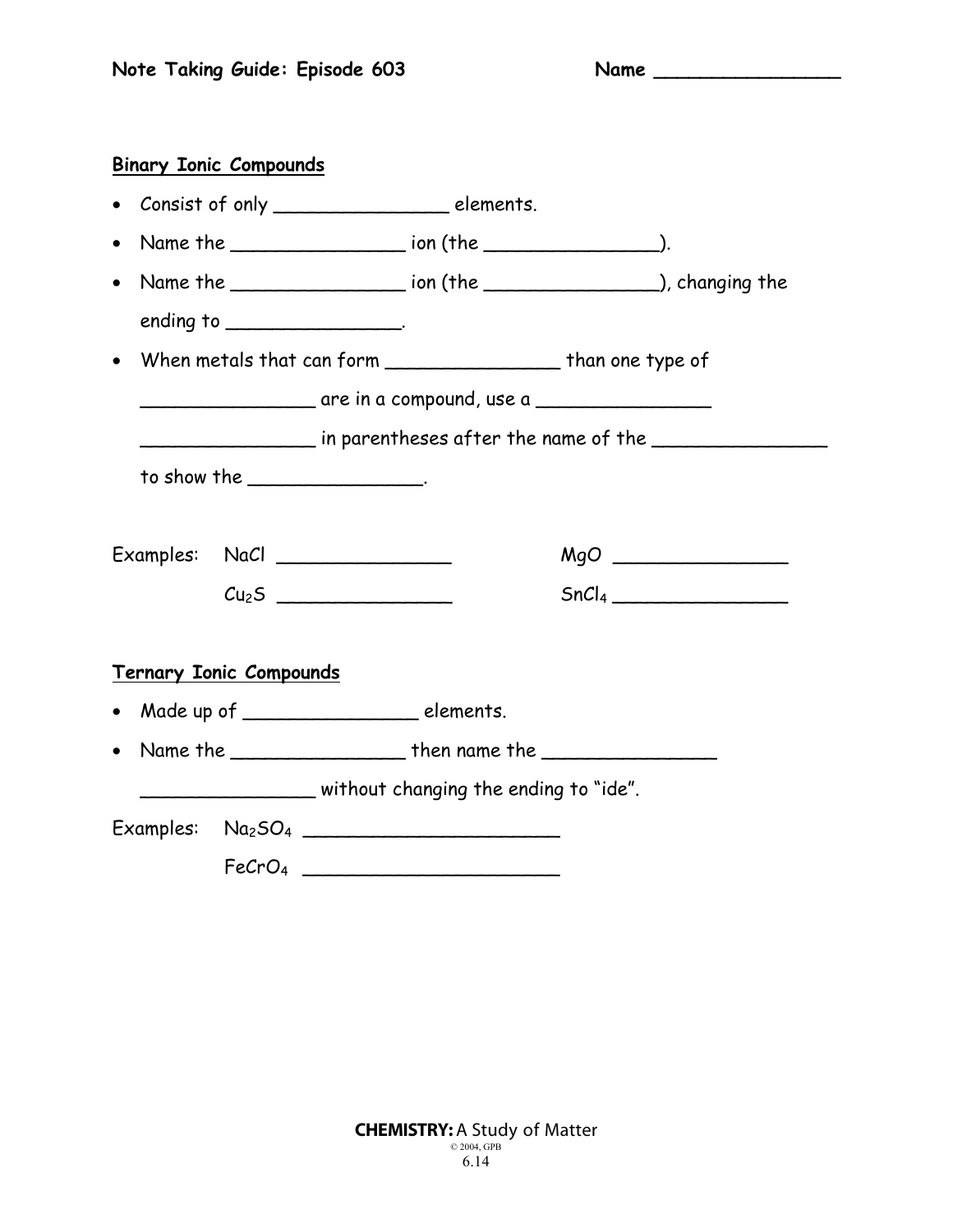## **Naming Molecular Compounds**

|           |                      |                                                                                         |                     | • The elements are named in the ____________________ they appear in the |  |  |
|-----------|----------------------|-----------------------------------------------------------------------------------------|---------------------|-------------------------------------------------------------------------|--|--|
| $\bullet$ |                      |                                                                                         |                     |                                                                         |  |  |
|           |                      | each _____________________ in the molecule. An exception is that the                    |                     |                                                                         |  |  |
|           |                      |                                                                                         |                     |                                                                         |  |  |
|           |                      |                                                                                         |                     |                                                                         |  |  |
|           |                      |                                                                                         |                     |                                                                         |  |  |
|           |                      | _________________________ when the word following the ___________________________begins |                     |                                                                         |  |  |
|           |                      |                                                                                         |                     |                                                                         |  |  |
|           |                      | The ________________________ element's ending is changed to ___________________.        |                     |                                                                         |  |  |
|           |                      |                                                                                         |                     |                                                                         |  |  |
|           |                      | As <sub>2</sub> O <sub>5</sub>                                                          |                     |                                                                         |  |  |
|           | Naming Hydrocarbons: |                                                                                         |                     |                                                                         |  |  |
|           |                      | Alkane: $C_nH_{2n+2}$                                                                   | Alkene: $C_nH_{2n}$ |                                                                         |  |  |
|           |                      |                                                                                         |                     |                                                                         |  |  |
|           |                      | $C_2H_4$                                                                                |                     |                                                                         |  |  |
|           |                      | The Chemistry Quiz                                                                      |                     |                                                                         |  |  |
|           | $CR1$ .              | $CR2$ .                                                                                 | $1$ .               |                                                                         |  |  |
|           |                      | 4.<br>3.                                                                                |                     | $5$ .                                                                   |  |  |
|           |                      |                                                                                         |                     |                                                                         |  |  |
|           |                      |                                                                                         |                     |                                                                         |  |  |

| <b>CHEMISTRY: A Study of Matter</b> |
|-------------------------------------|
| $\odot$ 2004. GPB                   |
|                                     |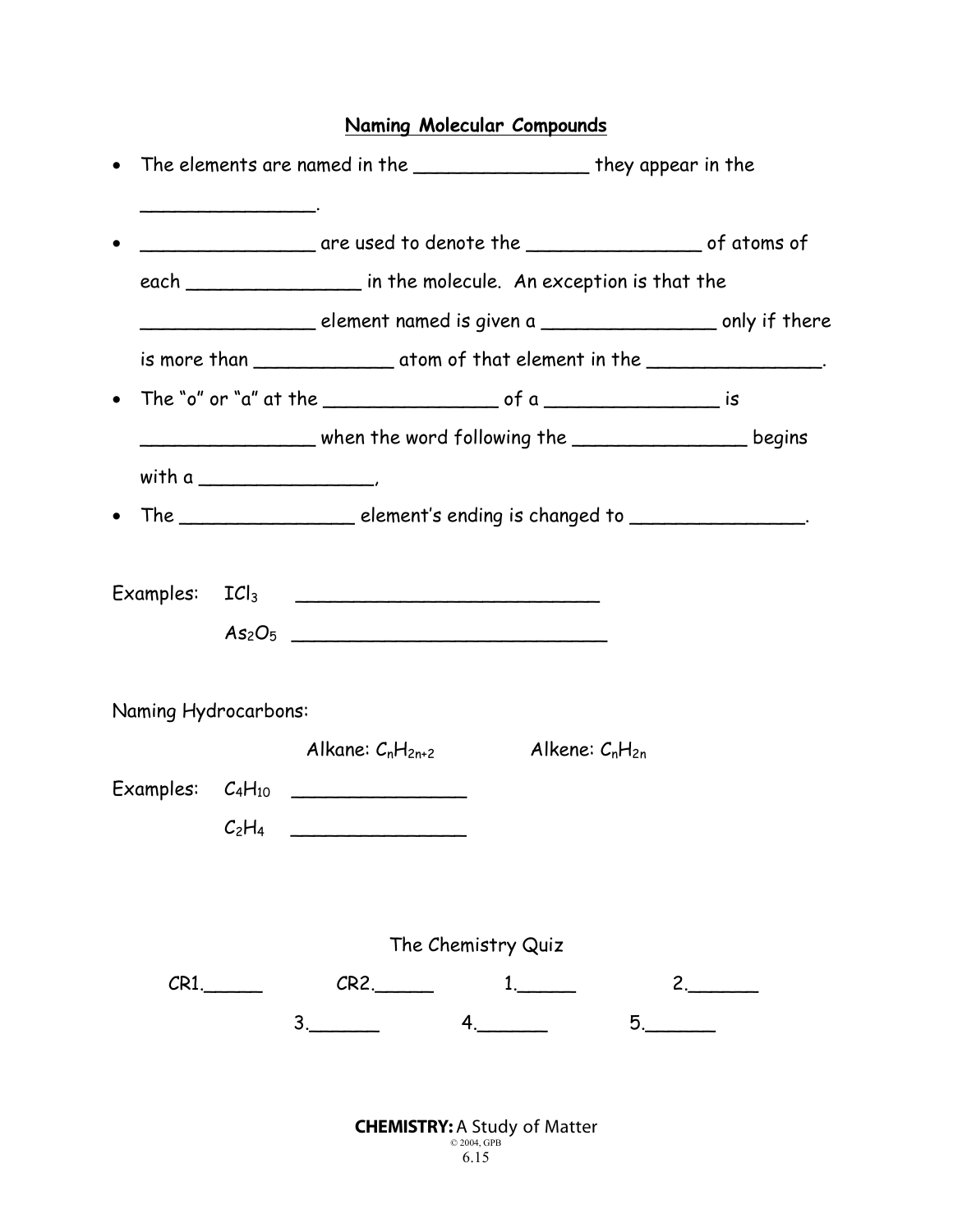Reveal each of the following ionic compounds one at a time, have students write the name of the compound on dry-erase slates, and hold them up for you to check once completed. This is a great way for you to ensure that each student "gets it".

> $CuF<sub>2</sub>$ KNO2 MgSO3  $SrI<sub>2</sub>$ FePO3 NH4F BaCl<sub>2</sub>  $Al(BrO<sub>3</sub>)<sub>3</sub>$ CaO Li2S  $H<sub>2</sub>SO<sub>4</sub>$  $Na<sub>3</sub>P$ FeBr2  $SnO<sub>2</sub>$  $Hg(OH)_2$ KHCO<sub>3</sub>  $Ag_2S_2O_3$  $Al<sub>2</sub>S<sub>3</sub>$  $Na<sub>3</sub>Fe(CN)<sub>6</sub>$ KSCN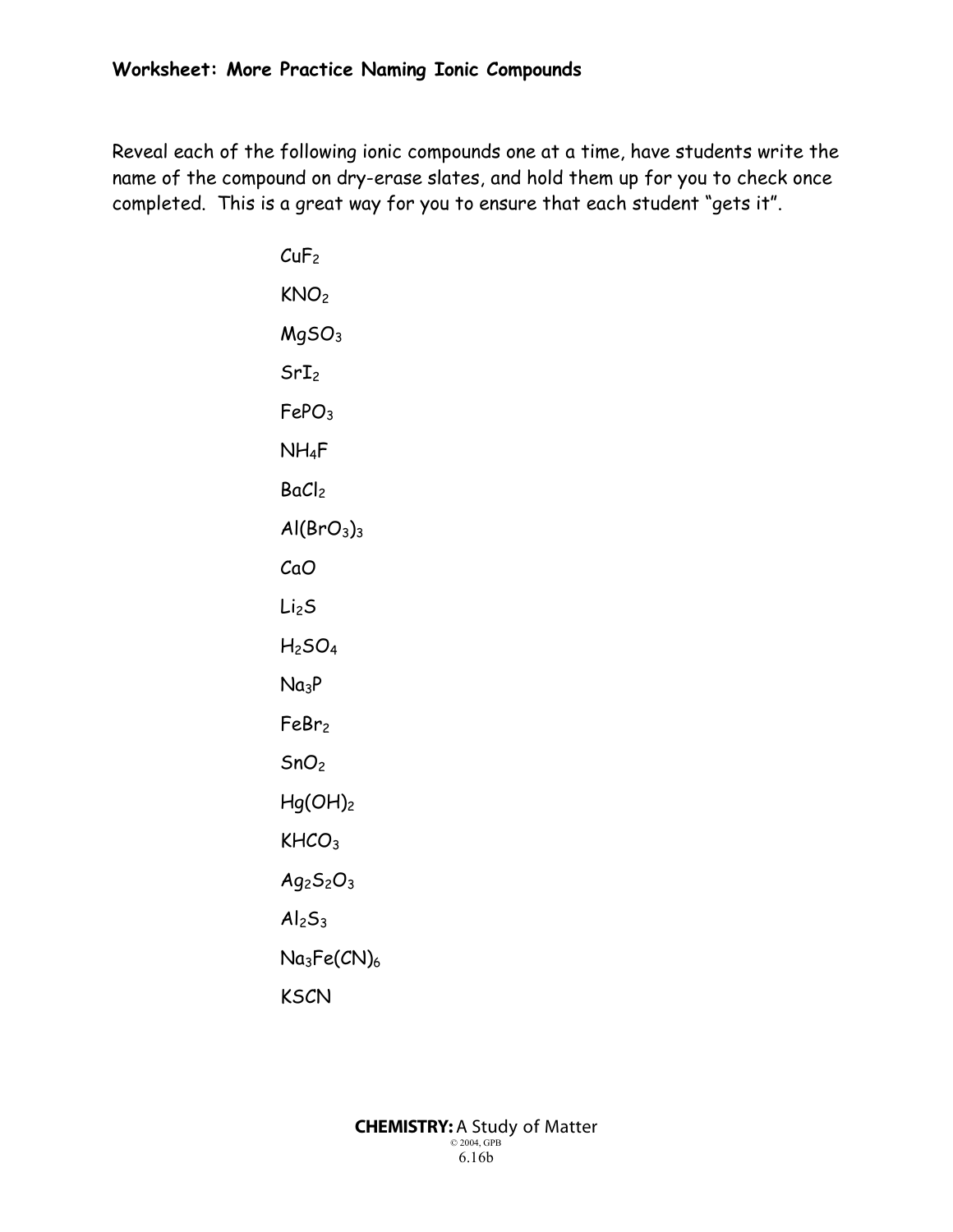Name

Write the name of each ionic compound below.

| 1.  | MgS                               |  |
|-----|-----------------------------------|--|
| 2.  | FeO                               |  |
| 3.  | BaSO <sub>3</sub>                 |  |
| 4.  | $AI(OH)_{3}$                      |  |
| 5.  | Zn(NO <sub>3</sub> ) <sub>2</sub> |  |
| 6.  | Na <sub>2</sub> S                 |  |
| 7.  | K <sub>2</sub> SO <sub>4</sub>    |  |
| 8.  | AgCl                              |  |
| 9.  | PbO <sub>2</sub>                  |  |
| 10. | <b>KCN</b>                        |  |
| 11. | $Ca_3(PO_4)_2$                    |  |
| 12. | <b>NaOH</b>                       |  |
| 13. | PbCl <sub>2</sub>                 |  |
| 14. | KNO <sub>3</sub>                  |  |
| 15. | NaNO <sub>2</sub>                 |  |
| 16. | Fe <sub>2</sub> O <sub>3</sub>    |  |
| 17. | NH <sub>4</sub> OH                |  |
| 18. | Ag <sub>2</sub> S                 |  |
| 19. | Ba <sub>3</sub> N <sub>2</sub>    |  |
| 20. | <b>KSCN</b>                       |  |
| 21. |                                   |  |
| 22. | KMnO <sub>4</sub>                 |  |
| 23. | NaCIO                             |  |
| 24. | $Cr_2(C_2O_4)_3$                  |  |
| 25. | CaBr <sub>2</sub>                 |  |